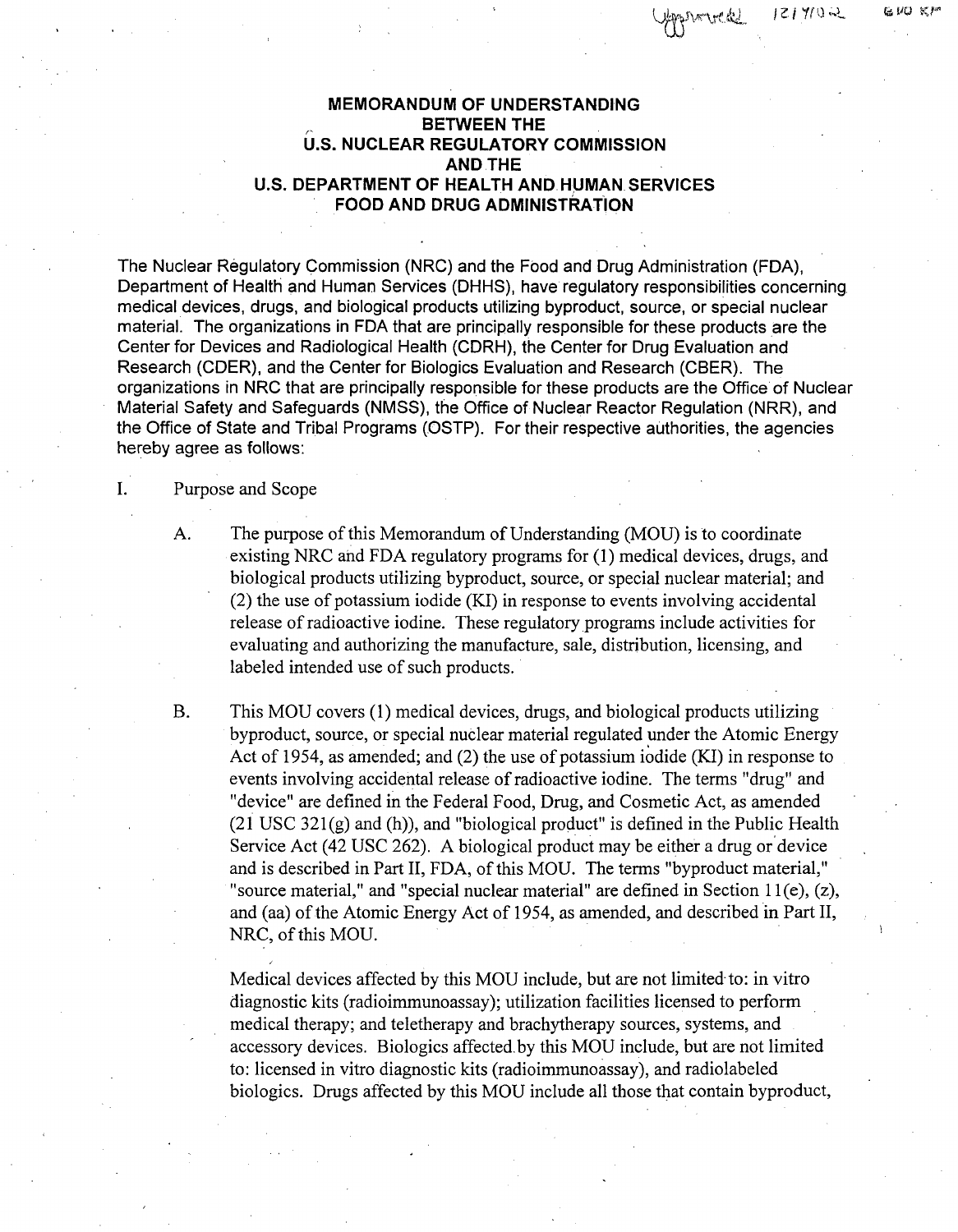2

source, or special nuclear material and potassium iodide.

## **II** Authority and Regulatory Program

**A. FDA**

FDA is responsible for assuring the safety, effectiveness, and proper labeling of medical products, i.e., drugs, devices, and biological products.

1. FDA/CDRH

The principal statute under which FDA/CDRH regulates devices is the Federal Food, Drug, and Cosmetic Act, as amended by the Medical Device Amendments of 1976; the Safe Medical Devices Act of 1990; the Medical Devices Act of 1992; the Food; Drug Modernization Act of 1997; and the Medical Device User Fee and Modernization Act of 2002.

Section 201(h) of the Federal Food, Drug, and Cosmetic Act, as amended, defines "device" as follows:

"The term "device" means an instrument, apparatus, implement, machine, contrivance, implant, in vitro reagent, or other similar or related article, including any component, part, or accessory, which is--

- 1) Recognized in the official National Formulary, or the United States Pharmacopeia, or any supplement to them;
- 2) Intended for use in the diagnosis of disease or other conditions, or in the cure, mitigation, treatment, or prevention of disease, in man or other animals;
- 3) Intended to affect the structure or any function of the body of man or other animals, and which does not achieve its primary intended purposes through chemical action within or on the body of man or other animals, and which is not dependent upon being metabolized for the achievement of its primary intended purposes.

FDA/CDRH programs intended to ensure the safety and effectiveness of devices include, but are not limited to, the following:

- 1) Review of investigational device exemptions, premarket notification (510(k)), premarket approval (PMA);
- 2) Review of voluntary and mandatory medical device reports; and
- 3) Enforcement activities such as routine and directed inspections, and enforcement activities such as product removal, recall, warning letters, and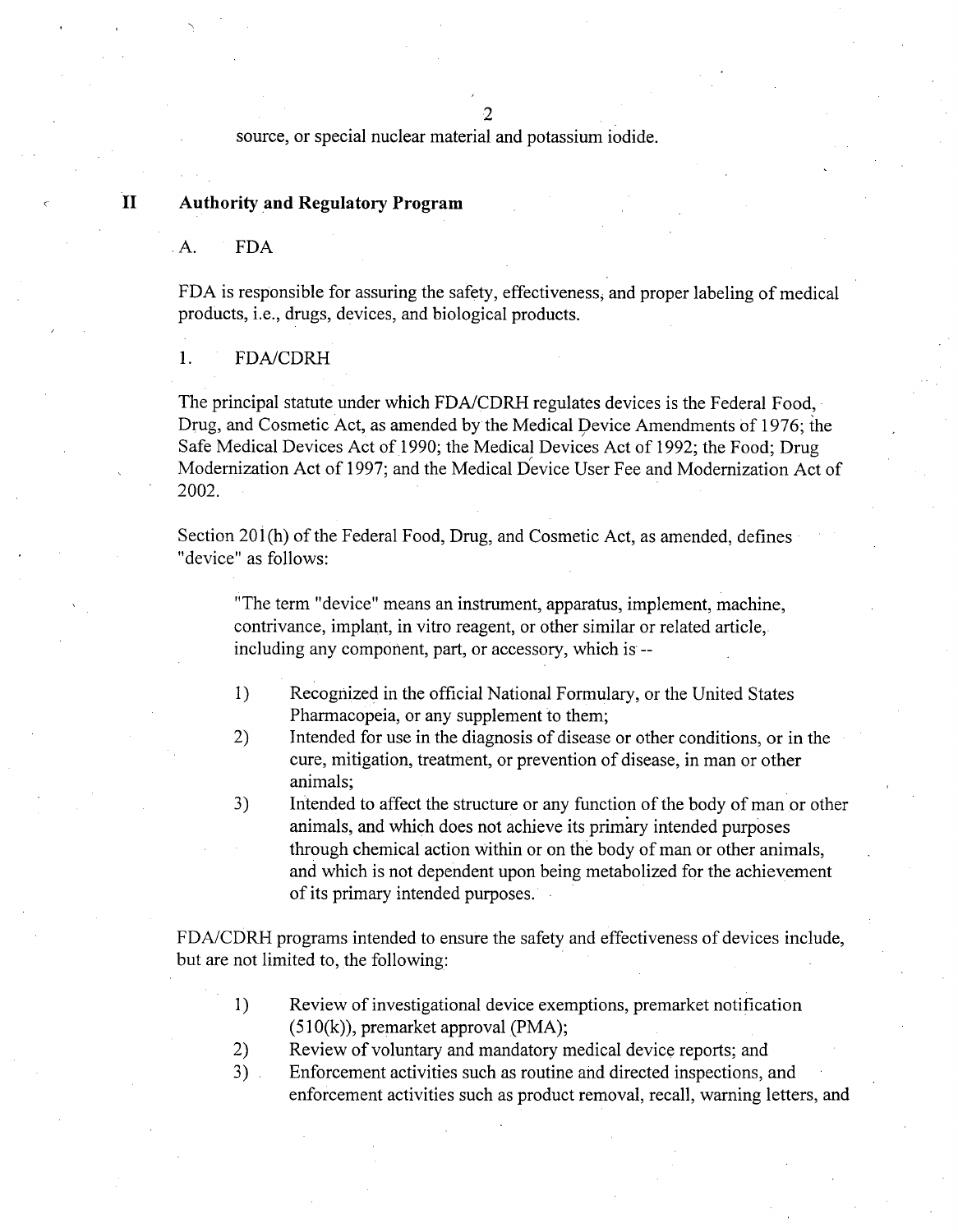### case actions such as seizure, injunction, prosecution, and civil penalties.

#### 2. FDA/CDER

The principal statute under which FDA/CDER regulates drugs for human use is the Federal Food, Drug, and Cosmetic Act, as amended.

Section  $201(g)(1)$  of the Federal Food, Drug, and Cosmetic Act, as amended, defines "drug" as follows:

The term "drug" means:

- 1) Articles recognized in the official United States Pharmacopeia, official Homeopathic Pharmacopeia of the United States, or official National Formulary, or any supplement to any of them; and
- 2) Articles intended for use in the diagnosis, cure, mitigation, treatment, or prevention of disease in man or other animals; and
- 3) Articles (other than food) intended to affect the structure or any function of the body of man or other animals; and /
- 4) Articles intended for use as a component of any articles specified in clause (1), (2), or (3).

FDA/CDER functions intended to ensure the effectiveness, safety, and quality of drugs for human use include, but are not limited to, the following:

- 1) Review of clinical and bioavaiiability studies, manufacturing processes, and testing methods;
- 2) Review of voluntary and mandatory adverse reaction reports and drug product defect reports; and
- *3)* Enforcement activities such as routine and directed inspections, product removal, recall, warning letters, and case actions such as seizure, injunction, prosecution, and civil penalties.
- 4) Issuance of guidance to other federal agencies, and state and local governments, regarding the safe and effective use of potassium iodide (KI), for use in the development of emergency response plans for events involving accidental release of radioactive iodine.

## 3. FDA/CBER

The principal statute under which FDA/CBER regulates biological products is the Public Health Service Act.

However, biological products also meet the definition of either a drug or device under the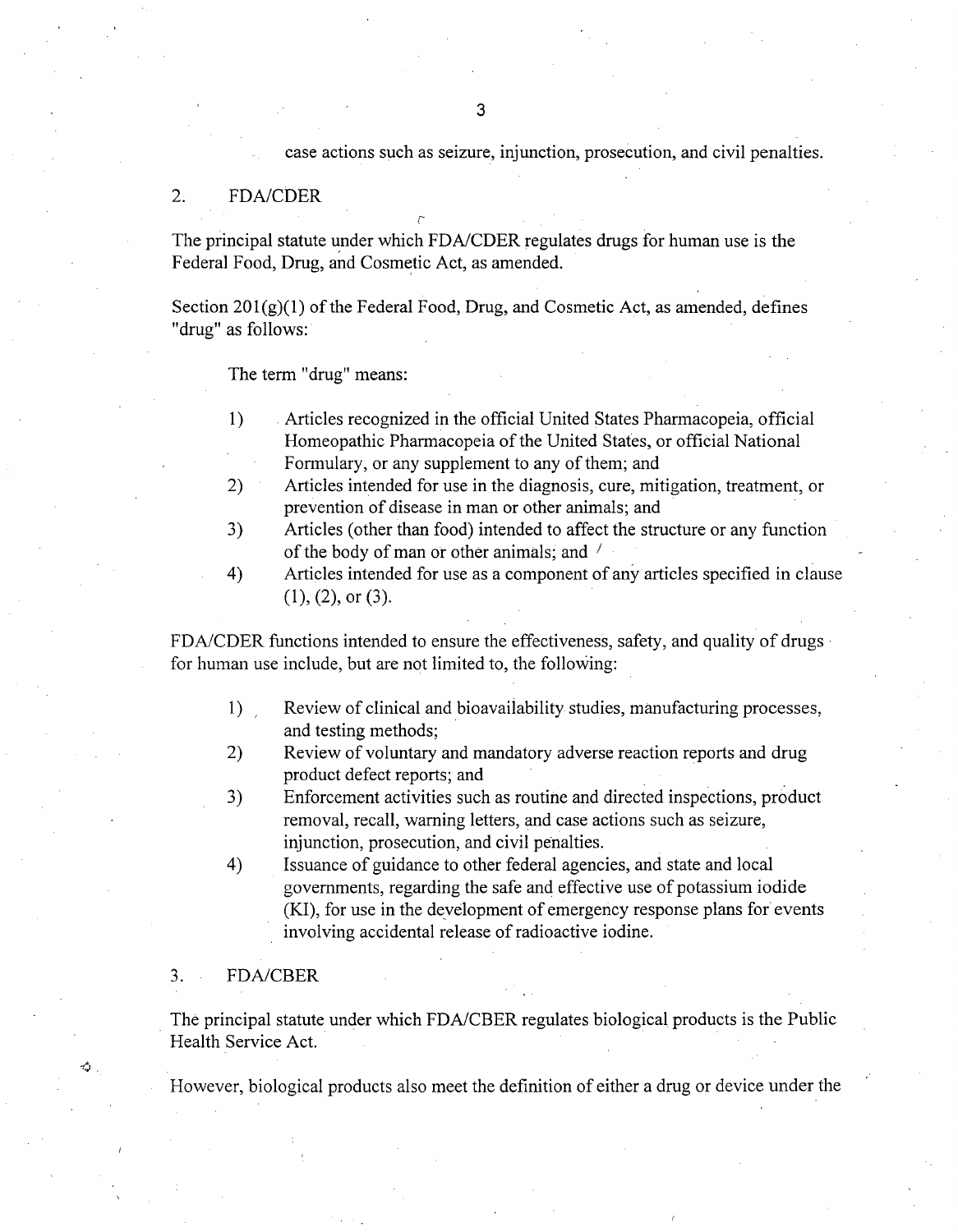Federal Food, Drug, and Cosmetic Act, as amended.

Section **351** (I) of the Public Health Service Act defines a biological product as, "a virus, therapeutic serum, toxin, or antitoxin, vaccine, blood, blood component or derivative or arsphenamine (or any other trivalent organic arsenic compound), applicable to the prevention, treatment or cure, of a disease or condition of human beings."

FDA/CBER functions intended to ensure the effectiveness, safety, and quality of biological products for human use include, but are not limited to, the following:

- 1) Review of clinical and bioavailability studies, manufacturing processes, and testing methods;
- 2) Review of voluntary and mandatory adverse reaction reports and biological product deviation reporting; and
- 3) Enforcement activities such as routine and directed inspections, and enforcement activities such as product removal, recall, warning letters, and case actions such as seizure, injunction, prosecution, license revocation and suspension, and civil penalties.
- B. NRC

NRC is responsible for licensing and regulating nuclear facilities and material and for conducting research in support of the licensing and regulatory process, as mandated by the Atomic Energy Act of 1954, as amended; the Energy Reorganization Act of 1974, as amended; and in accordance with the National Environmental Policy Act of 1969, as amended, and other applicable statutes. NRC responsibilities include protecting public health and safety, protecting the environment, and safeguarding materials in the interest of national security.

#### 1. NRC/NMSS

NMSS's responsibilities for the medical use of byproduct, source, and special nuclear material include, but are not limited to:

- 1) Licensing and inspection of medical, industrial, academic and commercial uses of byproduct material;
- 2) Development and implementation of NRC policy for the regulation of activities involving safety, quality, approval, and inspection and enforcement regarding the use and handling of byproduct, source, or special nuclear materials;
- *3)* Reviewing of sealed sources or devices to provide reasonable assurances that the radiation safety properties of the source or device are adequate to protect health and minimize danger to life and property; and
- 4) Monitoring and investigation, as necessary, of medical events as defined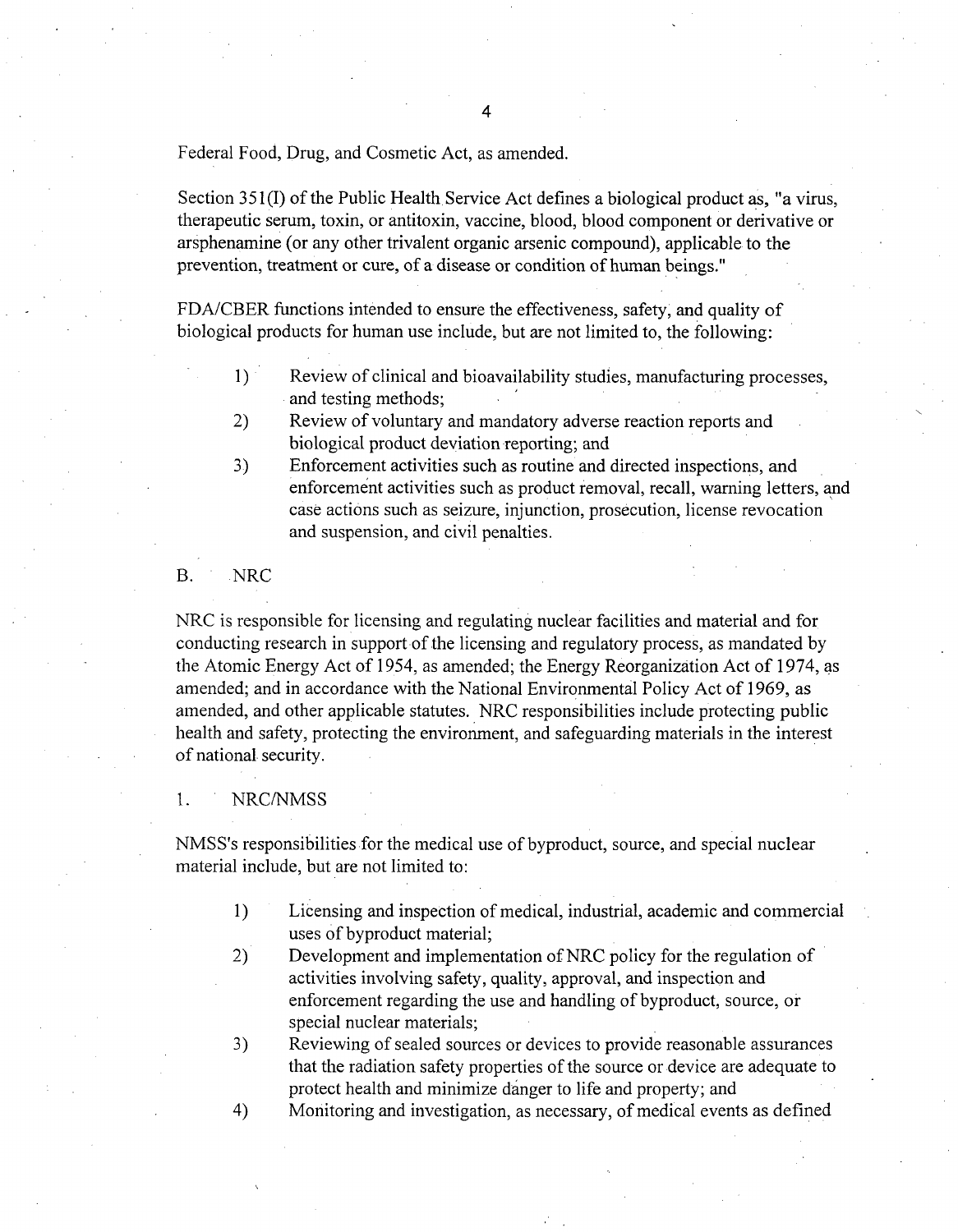in 10 CFR 35.2, which occur during the intentional internal or external administration of byproduct, source, special nuclear material, or $\alpha$  radiation therefrom, to human beings in the practice of medicine.

#### 2. NRC/OSTP

OSTP's responsibilities for the medical use of byproduct, source, and special nuclear materials include, but are not limited to:

- 1) Negotiation of Agreements with States under section 274 of the Atomic Energy Act of 1954, as amended;
- 2) Evaluation of the program of a new Agreement State to determine if it is adequate to protect the public health and safety, and if it is compatible with the NRC program;
- 3) Periodic evaluation of the Agreement State programs to determine continued adequacy and compatibility;
- 4) Training of, and consultation with, Agreement States on radiological public health and safety issues.
- *3.* NRC/NRR

 $NRR = s$  responsibilities include, but are not limited to:

- 1) Licensing and inspection of utilization facilities for medical therapy, pursuant to 10 CFR 50.21 and 10 CFR 50.41;
- 2) Development and implementation of NRC policy for the regulation of activities involving safety, quality, approval, and inspection and enforcement regarding the use of utilization facilities for medical therapy;
- 3) Oversight of production of byproduct materials at facilities licensed under 10 CFR Part 50; and
- 4) Development of policy and requirements for emergency planning, which reflect FDA guidance on the use of potassium iodide, for events involving the accidental release of radioactive iodine.

#### 4. NRC/NSIR

NSIR=s responsibilities include, but are not limited to:

- 1) Developing overall NRC policy and providing management direction for evaluation and assessment of technical issues involving security at nuclear facilities;
- 2) NRC safeguards and security interface with the Office of Homeland Security and other agencies;
- 3) Directs the NRC program for response to incidents; and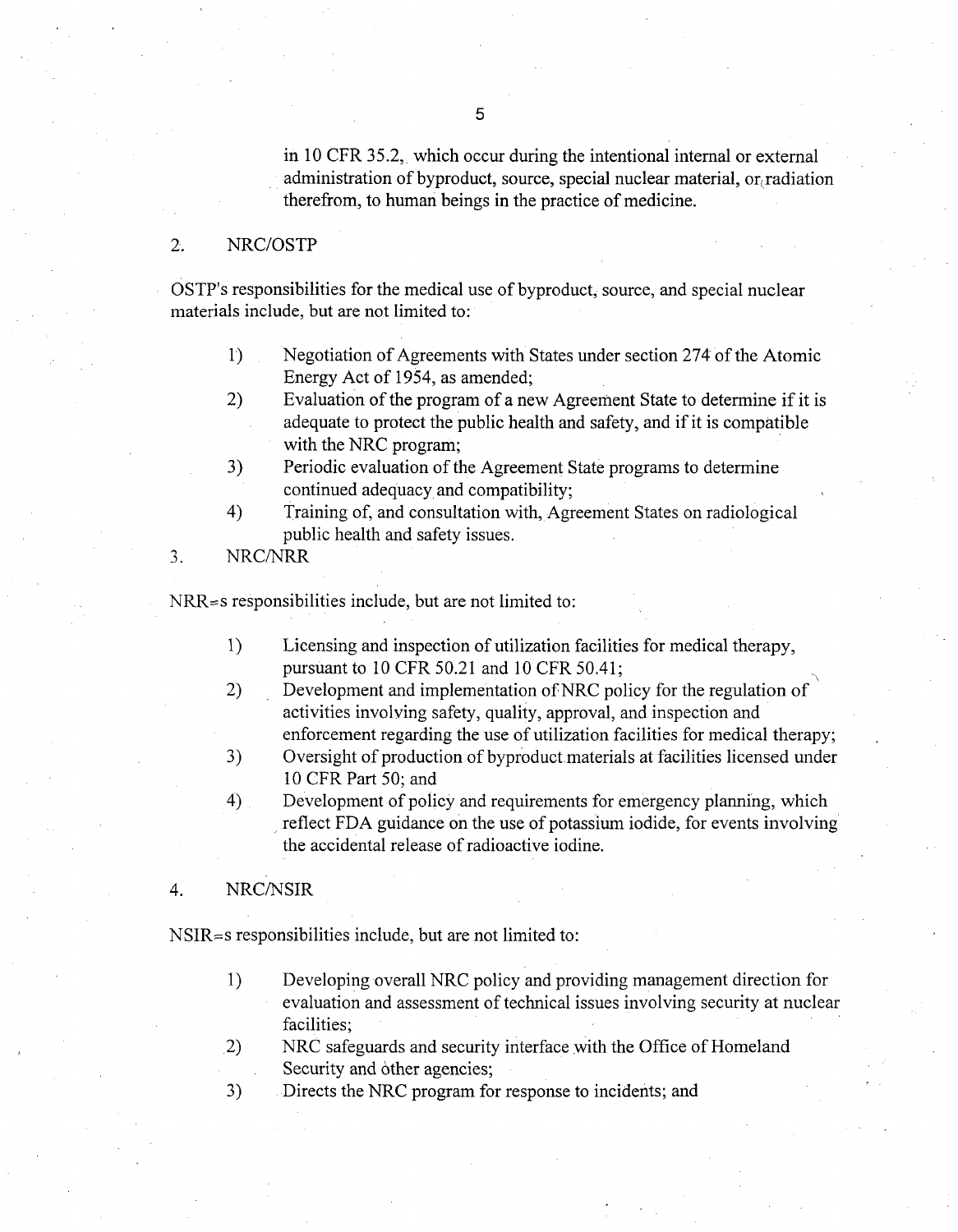4) NRC interface with the Federal Emergency Management Agency, FDA, and other Federal agencies on incidents involving nuclear materials.

1. Agreement States

Under section 274 of the Atomic Energy Act of 19'54, as amended, the Commission is authorized to discontinue its regulatory authority for certain radioactive materials if a State has a program that is adequate to protect the public health and safety and compatible with NRC's program. The transfer of this regulatory authority is executed through an Agreement between the NRC and the Governor of a State. Agreement States use their own authority to regulate these materials.

#### **Ill.** Elements of Coordination

**A.** Notification of Product Complaints, Medical Events, or Emergency Situations

Both agencies agree to promptly inform each other whenever they receive a report or otherwise become aware of a potential public health problem such as a malfunction, failure, or a medical event involving products of mutual regulatory concern. Each agency will assign one or more contact persons in order to ensure that such information is promptly exchanged and that appropriate FDA and/or NRC actions are initiated on the basis of any necessary compliance or follow-up objectives. Each agency will promptly notify the other when there is a change in an assigned contact person.

B. Coordination of Investigations

Upon request, FDA and NRC will assist each other, to the fullest extent possible, in the investigation of incidents or complaints involving products of mutual regulatory concern.

For the purposes of this MOU, investigations will-be considered to include inspections in response to incidents or events, as well as, formal investigations initiated in accordance with each agency's internal procedures, (Agreement States will be involved as appropriate to the specific situation). During the term of this agreement, joint inspections or observer invitations can be requested or extended by either agency, when deemed necessary, to ensure that information obtained from an investigation is collected, shared and acted upon in a timely and coordinated manner. Both agencies will make every reasonable effort to accommodate joint inspection or observer requests depending upon availability of personnel and current FDA or NRC priorities. Each agency will assign one or more persons to assure that investigations are coordinated in a manner that maximizes regulatory efficiency and minimizes duplication of effort. Each agency will promptly notify the other when there is a change in an assigned contact person.

1. Investigation Information Exchange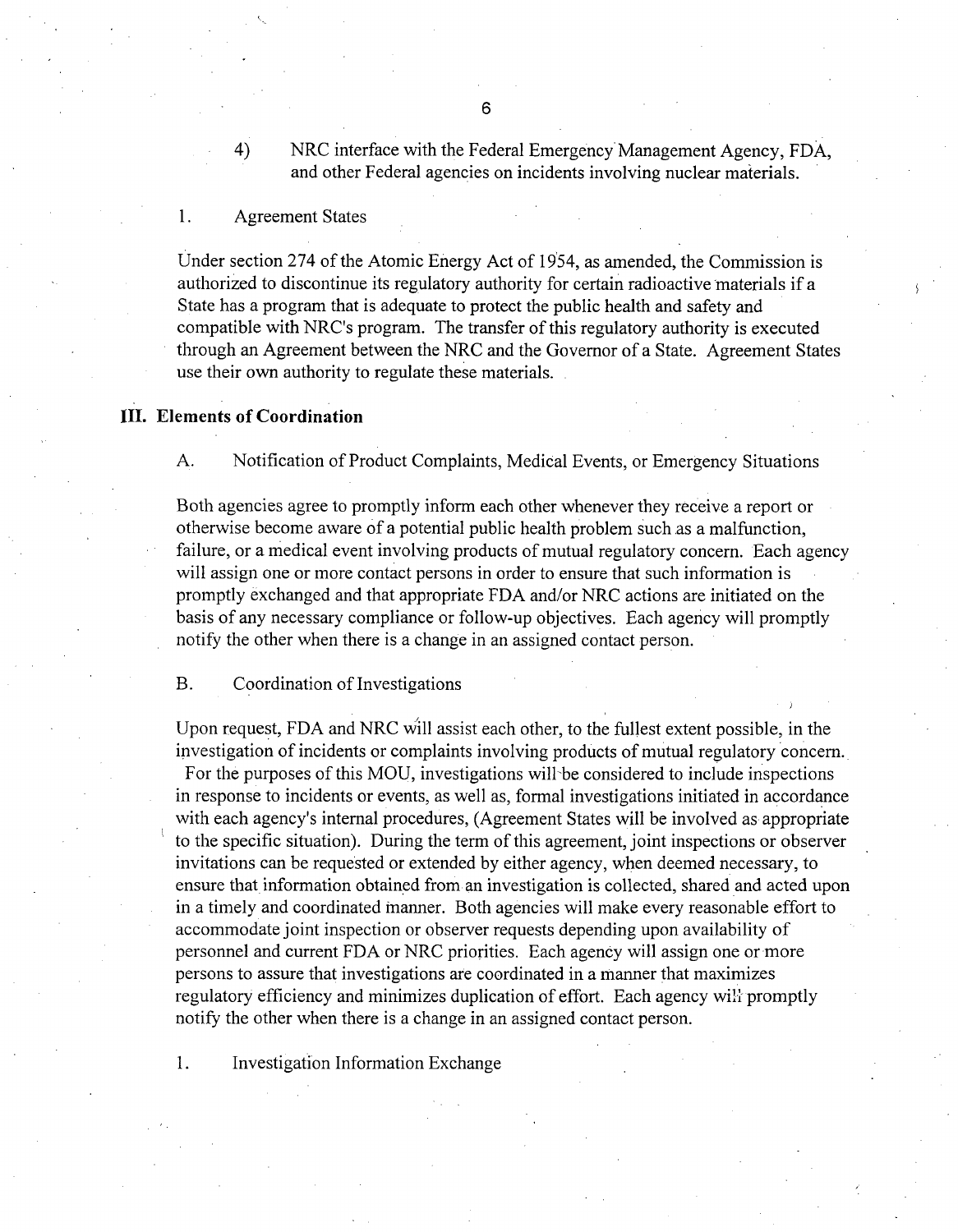Both agencies agree to an exchange of information with respect to investigations and inspections. The purpose of these exchanges is to provide expert technical assistance to either agency and to assist either agency by reducing or eliminating any duplication of effort. The sharing of information between FDA and NRC (and Agreement States as appropriate) will be exercised to the extent authorized by law, and by NRC and FDA directives, statutes, and regulations, and will be consistent with the respective agency's mission.

Both agencies recognize the need to protect from public disclosure, data and information that are exchanged between the agencies and that fall within the definition of trade secret, or confidential commercial or financial information. Both agencies agree to exchange proprietary information in accordance with applicable regulations. If FDA provides NRC with trade secret information, there shall be an additional written agreement in the form of an exchange of letters between the appropriate liaison officers in accordance with 21 CFR 20.90. If a request calls for a disclosure determination regarding proprietary information such as a Freedom of Information Act request,

response to a Congressional inquiry, or in cases where either agency must comply with various regulatory or public information responsibilities, for any such information obtained from the other agency, that agency will be notified of the request. The notified agency will be responsible for making any needed contact with the submitter of the protected information and accept the responsibility for evaluating the submitter's comments prior to rendering the disclosure determination.

To reserve the right of maximum control over actual disclosure of its own records, each agency shall retain legal authority and the commensurate responsibility over disclosure of those documents provided to the other agency.

Upon request, FDA and NRC will:

- 1)' provide copies of Establishment or User Site Inspection Reports;
- 2) provide copies of all analytical data and correspondence of significance related to investigations or activities associated with an area of mutual regulatory concern;
- 3) provide copies of official legal or compliance actions taken against firms or licensees of mutual interest; and
- 4) participate in meetings with regulated industry covering issues of mutual regulatory concern.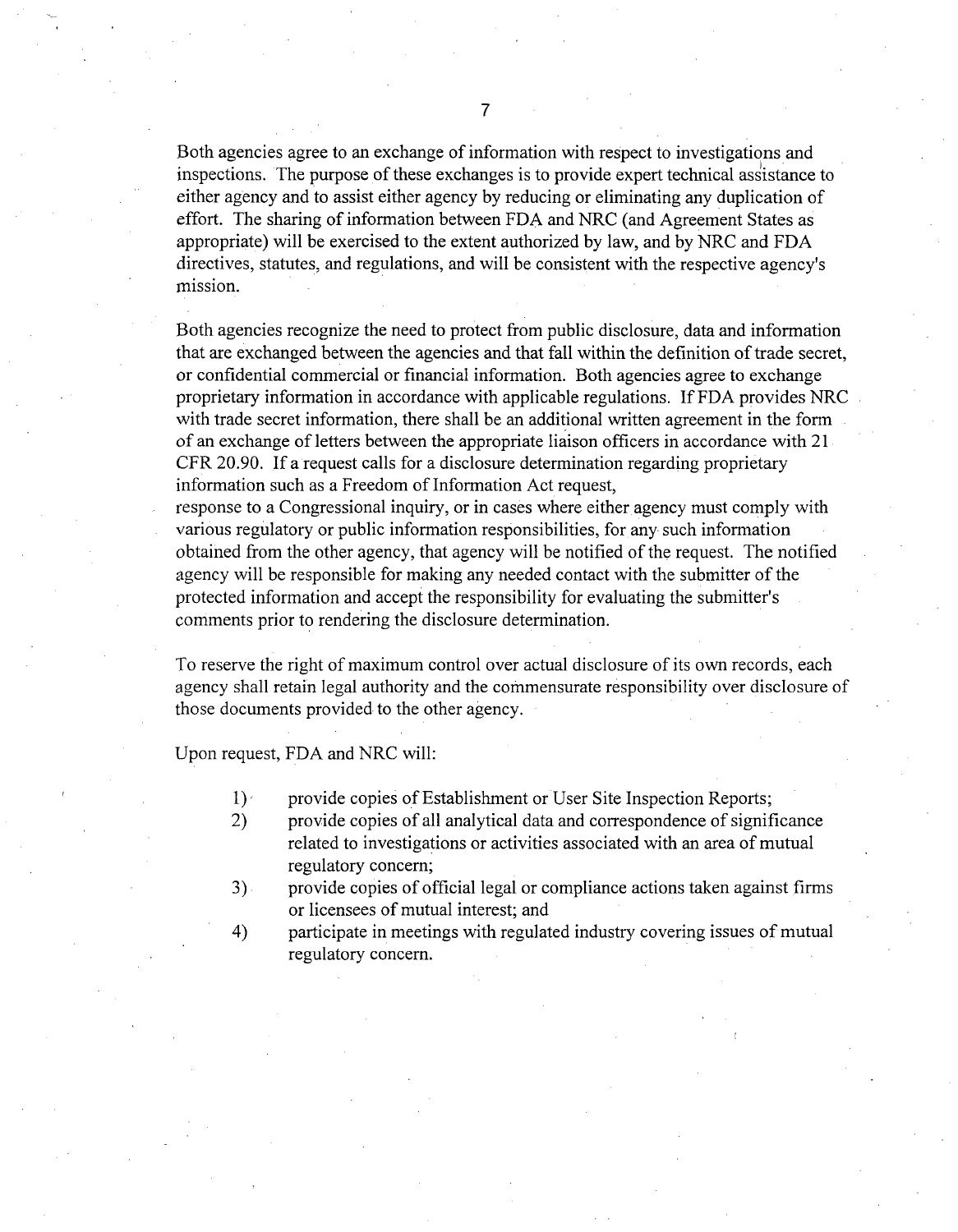## 2. NRC Licensee and Agreement State Notifications

Upon request, NRC will promptly notify NRC licensees and Agreement State Program Directors of any public health issues or other important user communications initiated by FDA as the result of joint investigations or other activities involving products of mutual regulatory concern.

C. Product Premarketing and Prelicensing Information Exchange

To the extent practicable the two agencies will share information concerning new technology or methods under development or review, including devices, drugs, or biologics, for which regulations have not yet been developed, or which is related to the mission of the other agency. Both agencies agree to exchange proprietary information in accordance with applicable regulations. If FDA provides NRC with trade secret infornnation, there shall be an additional written agreement in the form of an exchange of letters between the appropriate liaison officers in accordance with 21 CFR 20.90.

This information will include, but is not limited to:

- 1) design, chemical and physical form of the material or the device
- 2) manufacture/preparation
- 3) prototype testing
- 4) quality assurance and control
- *5),* labeling per regulatory requirements
- .6) intended use
- 7) safety analysis
- 8) installation
- 9) servicing
- 10) leak testing
- 11) operating instructions;
- 12) emergency/safety instructions.

D. Sharing of Other Information

FDA and NRC will offer each other the opportunity to comment on notifications to manufacturers, operators, licensees, or patients. FDA and NRC will also offer each other the opportunity to comment on regulations, regulatory guides or other communications that refer to activities, policies, or regulations of the other agency. If practicable, the documents will be provided prior to issuance.

Either agency may request additional information when deemed necessary to complete its mission.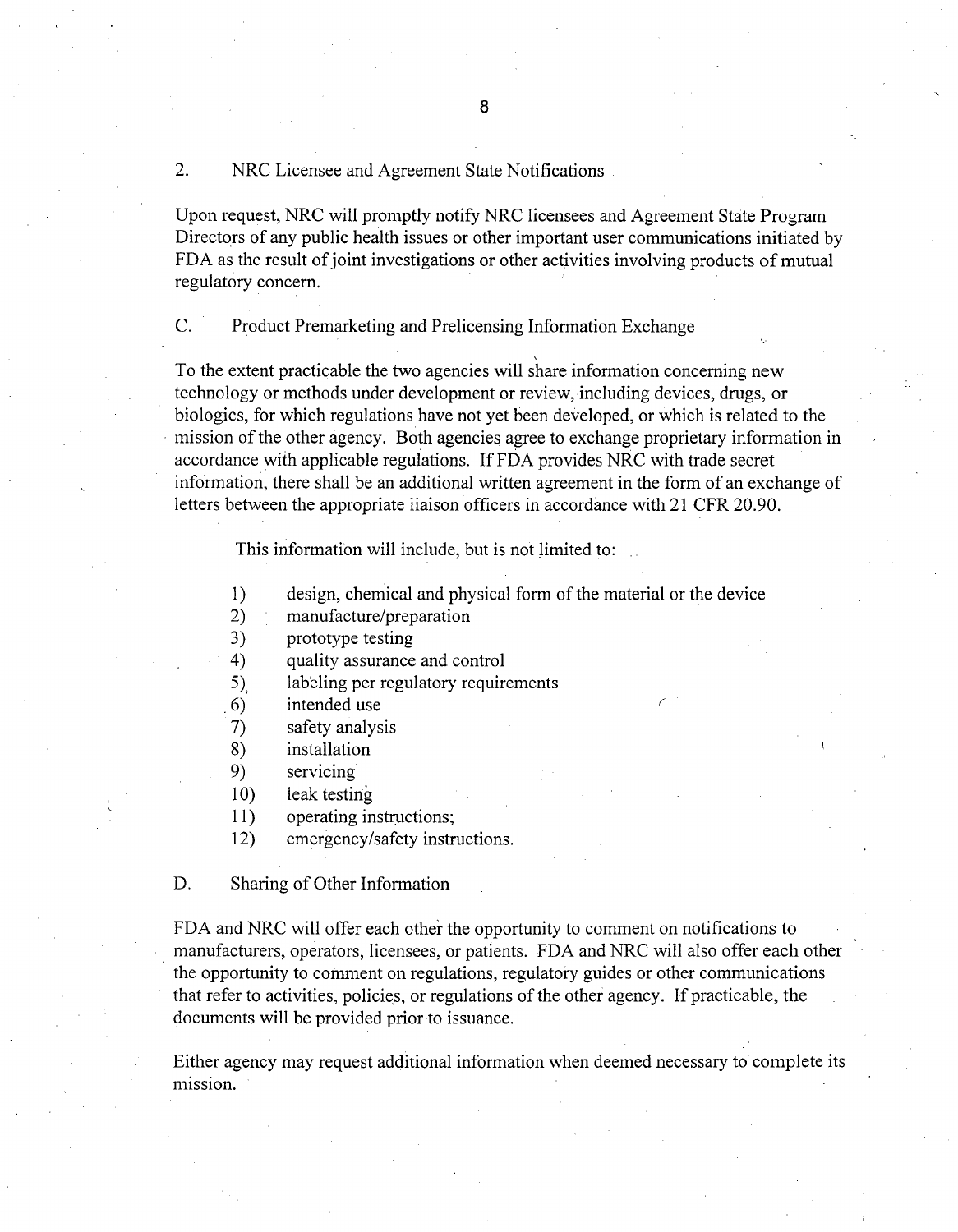#### E. Advisory Committees

NRC and FDA will make the other agency aware of and, to the extent possible, allow participation by a representative from the other agency in any Advisory Committee which advises on issues related to this MOU.

## IV Name and Mailing Address of Participating Agencies

Food and Drug Administration 5600 Fishers Lane Rockville, MD 20857

and the

Nuclear Regulatory Commission Washington, D.C. 20555-0001

V. Liaison Officers

Each liaison officer will establish and maintain a call list of responsible persons within his or her organization. These call lists will designate specific persons for day-to-day contact on matters related to this MOU. These lists with current work and home phone numbers will be exchanged among the liaison officers.

Liaison officers are as follows:

A. For the Food and Drug Administration

Center for Devices and Radiological Health Director, Office of Compliance 2094 Gaither Road Rockville, MD 20850 Telephone: 301-594-4692

Center for Drug Evaluation and Research Director, Executive Operations 1451 Rockville Pike Rockville, MD 20852 Telephone: 301-594-5400

Center for Biologic Evaluation and Research Deputy Director for Medicine, Office of Compliance 1401 Rockville Pike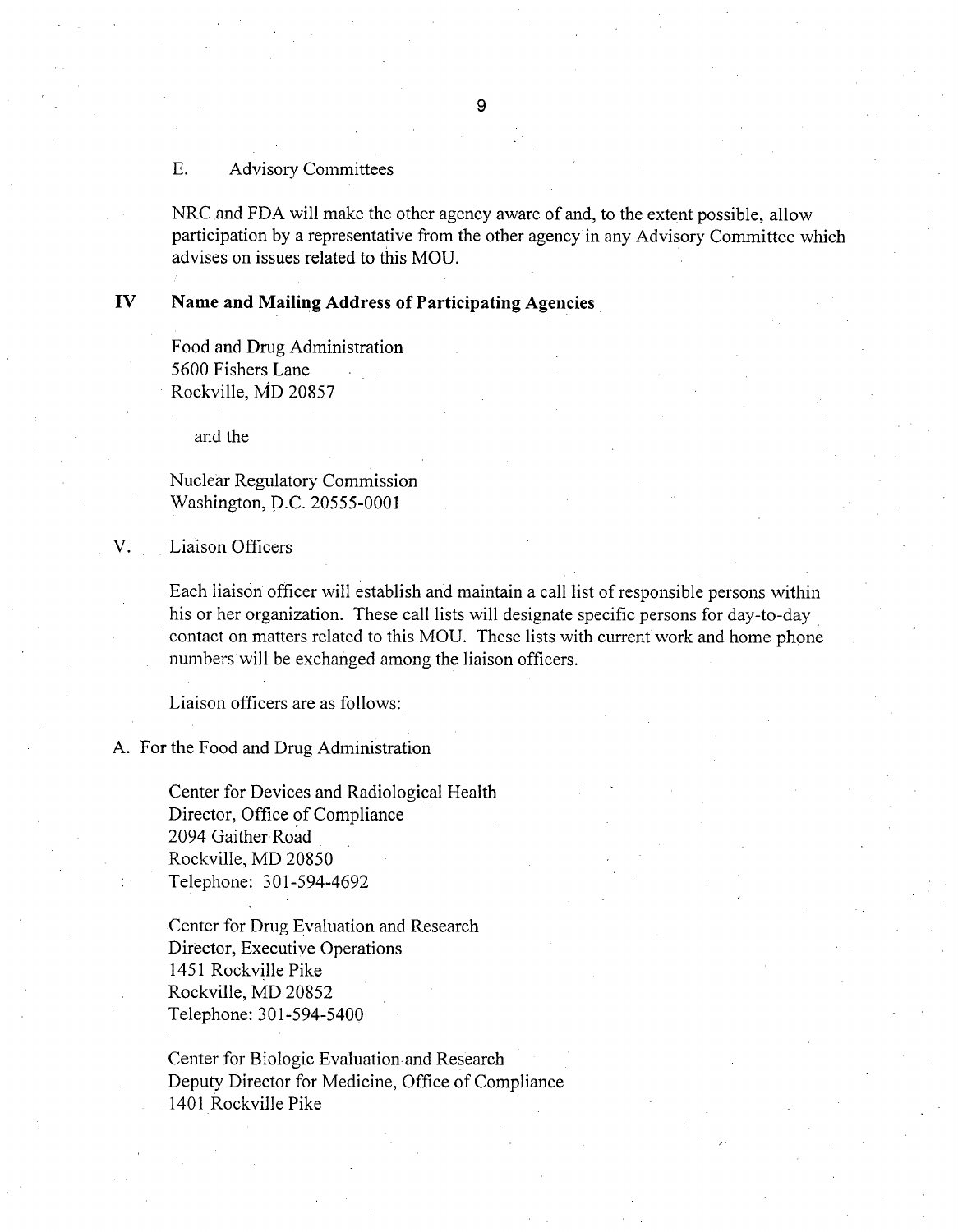Rockville, MD 20852 Telephone: 301-827-3028

Center for Food Safety and Applied Nutrition Director of Compliance, Office of Premarket Approval, 200 C Street, SW Washington, D.C. 20204 Telephone: 202-418-3093

Center for Veterinary Medicine Director Office of Surveillance and Compliance 7500 Standish Place Rockville, MD 20855 Telephone: 301-827-1168

B. For the Nuclear Regulatory Commission

Director, Office of Nuclear Material Safety and Safeguards 11545 Rockville Pike Rockville, MD 20852 Telephone: 301-415-7800

Director, Office of Nuclear Reactor Regulation, 11545 Rockville Pike Rockville, MD 20852 Telephone: 301-415-2223

Director, Office of Nuclear Security and Incident Response 11545 Rockville Pike Rockville, MD 20852 Telephone: 301-415-7476

## **VI.** Annual Inter-Agency Meeting

The liaison officers shall meet at least annually to evaluate the activities related to this MOU. FDA and NRC will host the meeting on alternating years.